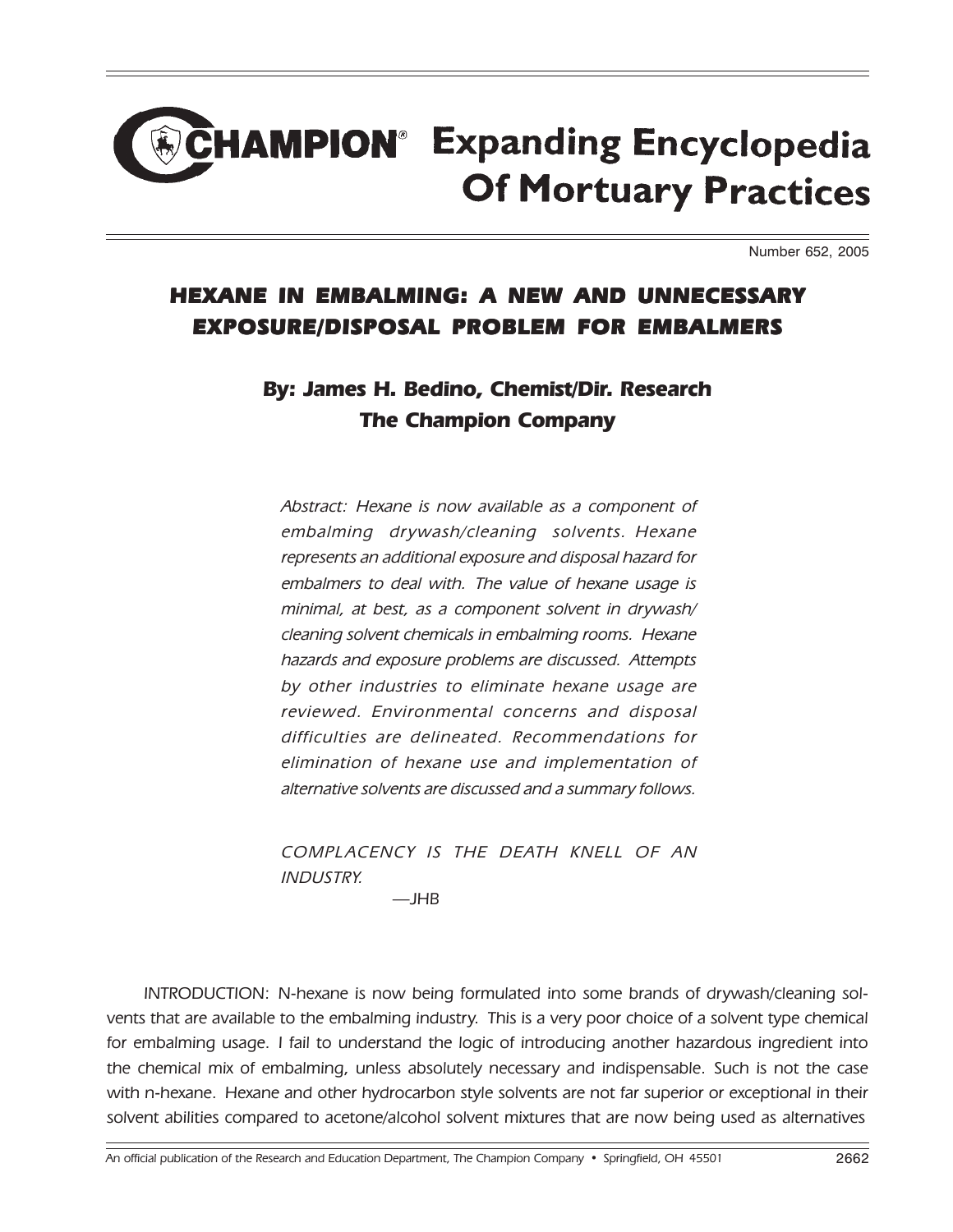to the TCE/PERC (trichloroethylene/perchloroethylene) solvents that have massive exposure and disposal problems.

The focus for modern embalming chemical formulation should be elimination of hazardous ingredients, if possible, and reduction of overall total chemical exposure for the embalmer. There is already enough chemical exposure for embalmers — they do not need any additional exposures or other problems associated with new hazards.

What is n-hexane? What industries and for what purposes is hexane utilized as a solvent chemical? What are the health effects and exposure dangers associated with its use? What are the environmental problems that arise from usage and the impact of disposal? These and other questions are the focus of the following section.

PROPERTIES AND USE: Hexane is a clear, slightly oily liquid with a disagreeable pungent gasoline like odor. It is derived from crude oil/petroleum as an extract of gasoline derivative components mix. It is insoluble in water and lighter in weight, therefore it floats on top of water if spilled. It is highly flammable and highly volatile forming an explosive mixture if dispersed into air. The odor threshold is at least 65 ppm or much higher, which is problematic for sensory detection before overexposure. Hexane generally refers to n-hexane, the straight chain isomer of hexane. You will also find "commercial hexane" or "petroleum naptha or ether" and this refers to a complex mix of isomeric hexanes, heptanes, cyclohexane, methylcyclopentane, some smaller gasoline isomers and ketones. N-hexane usually account for 20-80% of these mixes. Gasoline itself contains typically 2-5% n-hexane.

Hexane reacts vigorously with oxidizers and strong bleaching agents such as sodium and calcium hypochlorites. It attacks and softens rubber, latex, plastics and coatings. The vapors are much heavier than air and sink rapidly (vapor density  $= 2.97$  relative to air) and the vapor pressure is quite high at 150 mmHg, which results in the flammability problem with hexanes.

Hexane is a massive use chemical in the United States with several hundred million pounds used yearly. It is predominantly used as a cost-effective extraction solvent for vegetable oils from various soybeans, cottonseeds, flax, corn and peanuts. It is also found in large quantities as a solvent and component of special glues for the shoe industry, roofing materials, and leather joining uses. In addition, n-hexane is a cleaner/degreaser solvent in the printing industry, furniture finishing and shoemaking. It is also popular as a specialty solvent for automotive repair involving brake shoes and brake pads cleaning and degreasing. It is used as the liquid in low-temperature thermometers and is present as the solvent in hobby and rubber cements. It has been used in book binding operations and is used in glues to manufacture baseballs.

HEALTH EFFECTS: In the atmosphere, n-hexane will break down by mostly hydroxyl radical oxidation in a matter of a few days. Consequently, half-lives in the environment are thankfully short. Hexane floats on top of water and usually evaporates with out any serious pollution problems of surface water.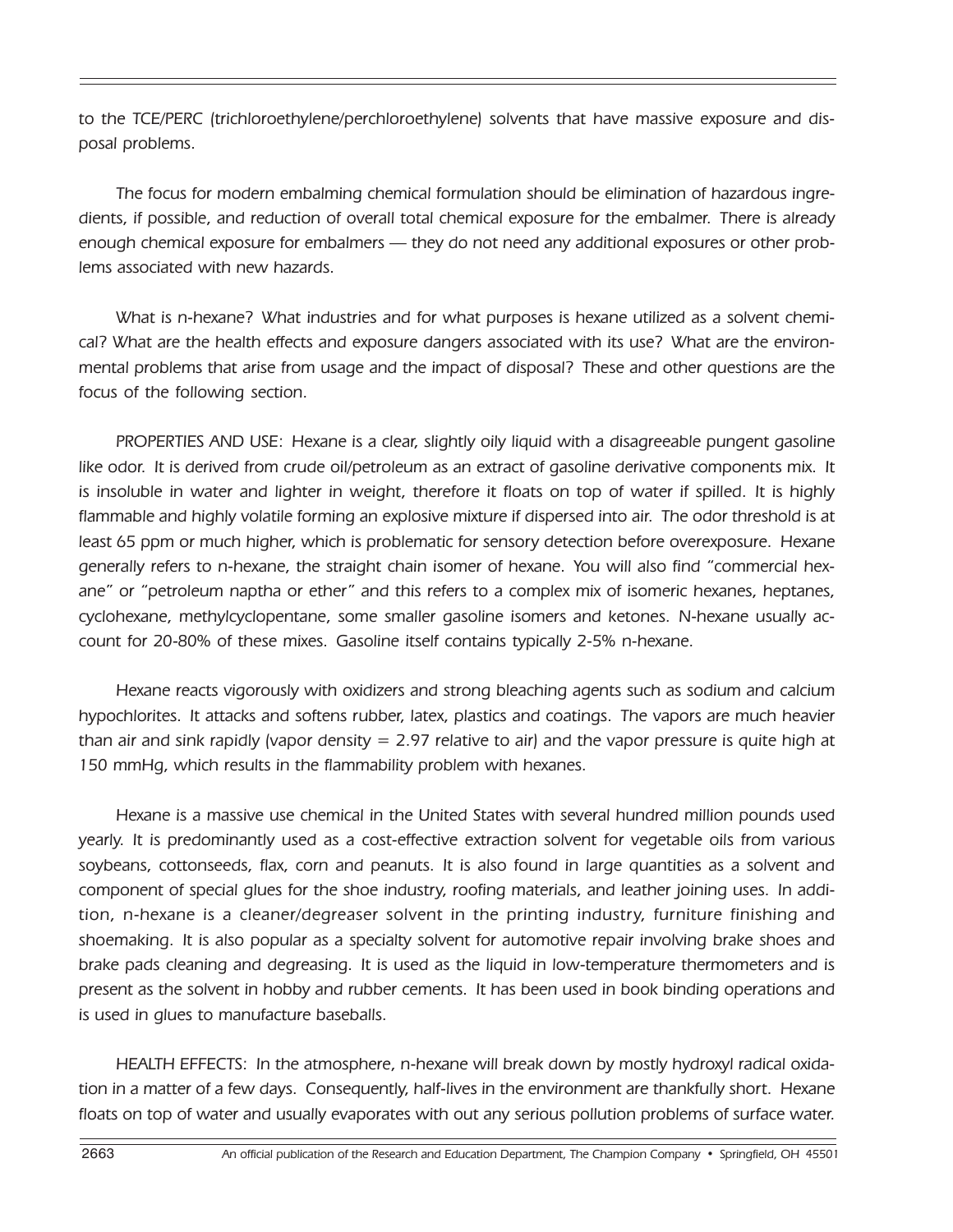Such is not the case in underground waters, such as wells and aquifers, with hexane accumulating and lingering in these systems. There is no essential soil action or accumulation or bioaccumulation in animals, therefore the only serious problem is underground water supplies. The EPA has standardized a HA (Health Advisory Limit) of 4 ppm for water systems. Any water sources found above this level are advised to be remediated before human use. The major sources of pollution are leaking underground storage gasoline tanks, industrial spills and excessive releases by users.

The main sources of exposure for individuals are during use (from inhalation), splashing (skin contact) and spills (high level exposures). Everyone is exposed to some hexane in the air from diverse sources such as automobile exhaust in large cities, industrial emissions and filling up your gas tank on your car. Typically, in a large metropolitan city the ambient hexane is present at 2 ppb (2 parts per billion). Hexane is on 4 Federal Regulatory Lists and the TRI (Toxic Release Inventory). The main exposure problem areas for individual human exposures to hexane are refineries, shoe and leather factories, petrochemical lab technicians, typesetters and printers, tire and rubber workers and auto mechanics.

After inhalation, hexane appears rapidly in the blood stream and is broken down and eliminated in a few days. Hexane is excreted in urine, along with its metabolites, and also exhaled back out of the lungs. Hexane does not bioaccumulate in the body. One of the metabolites of hexane, 2,5-hexanedione, is more dangerous than hexane itself and is tracked in human urine as a bio-indicator of hexane exposure. 2,5-hexanedione is the probable cause of the serious nerve damage and paralysis that can occur with high exposures to hexane. 2,5-hexanedione will appear at 4-5 mg/L in urine of workers that have been exposed to 50 ppm hexane, which is over 5 times the amount found in the general population.

Early symptoms and effects of hexane inhalation or exposure include vertigo, giddiness, headache and sensory impairment. Long term or high dose exposures manifest several serious health effects that encompass paralysis, numbness of the feet, hands and lower legs and various paresthesias. The medical diagnosis for this syndrome of symptom manifestation is generalized peripheral neuropathy, wherein definite nerve damage has occurred and paralysis is the result, if not corrected. Fortunately, in exposed workers the numbness and paralysis is usually recoverable and reversible within 6 months to one year after elimination of exposures. The cases of serious hexane exposures have drastically declined over the years due to elimination of hexane in many industries, reduced use and improved worker protection. Shoe workers were the most affected in the past, with very high numbers of overexposures reported. Serious overexposure reports are thankfully now rare, even in this high use industry.

Cancer has never been found to manifest in animal or human studies and most agencies do not consider it classifiable as a carcinogen. Testicular damage has been noted in high-exposure rats and lung lesions in rabbits and mice. N-hexane is currently under review by the EPA for carcinogenic potential. Teratogenic (birth-defect causing) effects have not been consistently found and n-hexane is not classed as a teratogen, but as a chemical of interest in causation. A prenatal solvent exposure study found a correlation between n-hexane and other organic solvents to color vision defects in newborns to mothers that were exposed.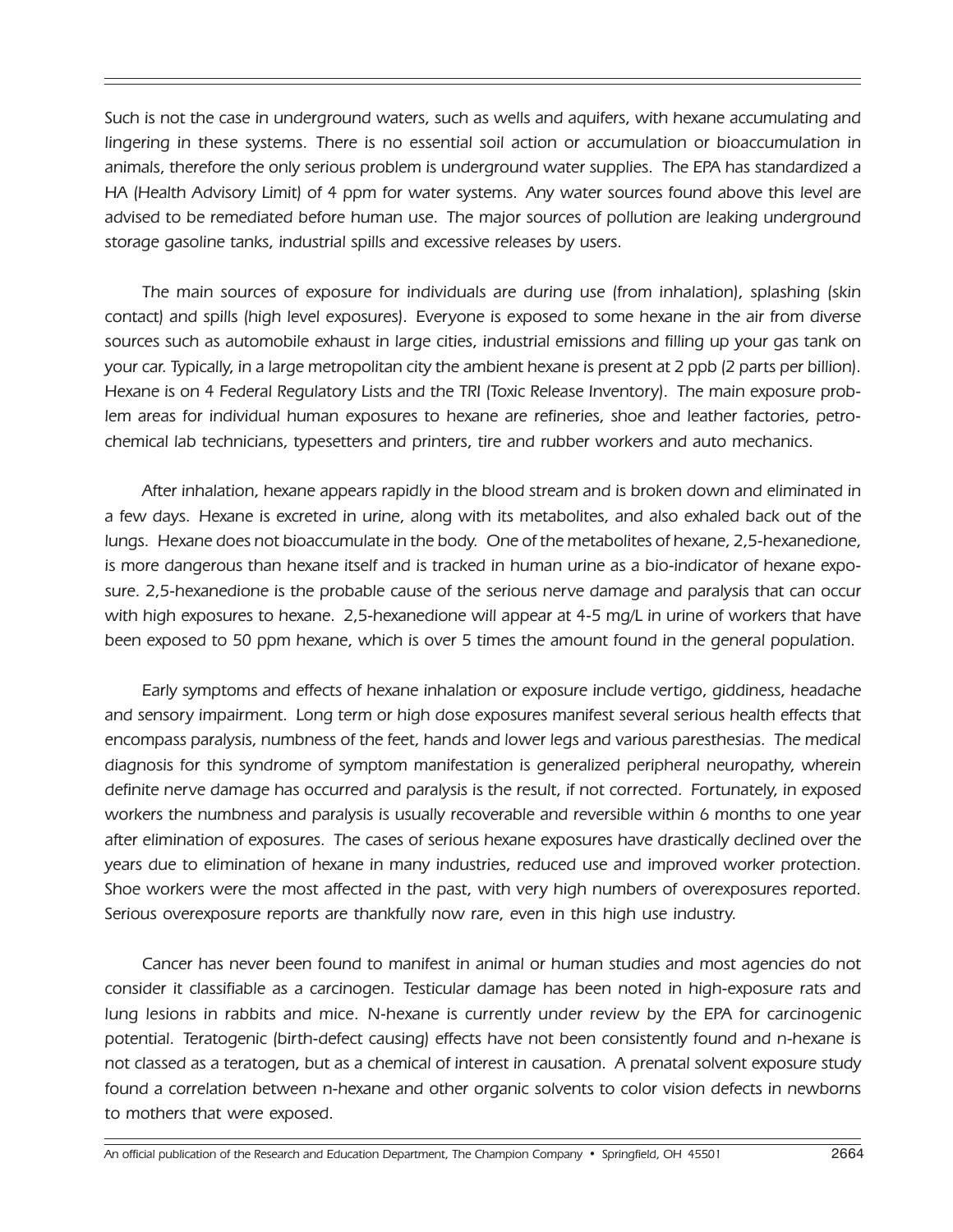Skin exposure is a rare route of exposure, as workers are almost always protected adequately by impervious gloves. Skin exposures will manifest as skin redness, dermatitis, eczema and eczema-like reactions and localized pain. Acceptable gloves used in industry include nitrile, Viton and PVA (polyvinyl alcohol). Latex gloves are totally useless and are actually softened and dissolved by hexane and related hydrocarbons. Limits of exposure are 50 ppm by both NIOSH and ACGIH and 500 ppm by OSHA. The IDHL (immediately dangerous to health and life) limit is set at 1100 ppm. A major problem with hexane is that the odor threshold is not even approached before the limits of exposure are exceeded. The odor threshold is typically reported by humans at 130 ppm with as low as 65 ppm and as high as 248 ppm being also noted. In other words, a person is hopelessly overexposed before the chemical is detected by smell, a very bad situation.

Research has documented that enhanced effects of exposure are noted when hexanes are combined with ketone mixtures. The exact reasons for this are not known, perhaps due to lung absorption rates or volatilities, at any rates higher exposure potentials are reported for these mixtures. A persistent hexane exposure problem in the general population is the misuse of hexane-containing hobby and model cements and glues. Glue sniffing by teenagers is a not uncommon scenario with numerous reported instances of paralysis and neuropathies every year.

Industry is actively working toward reduction and elimination of hexane as a chemical of extraction and solvation, because of serious concerns about pollution and health effects from trace amounts of hexane residuals in products. Alternative solvents are being used experimentally and others are under investigation as a hexane replacement. Hexane residuals are present, but only in small amounts in cooking oils and vegetable oil products. This has been considered not a problem in the past due to the volatility and rapid evaporation of hexane at cooking and frying temperatures. More recent thinking is reevaluating this belief and the industry is looking for solutions to use altogether. Several major players in crop oils extraction have converted to cold-pressing and expresser technologies that eliminate hexane completely. Vegetable and other oils, thus produced, are contaminant-free and healthier as they are not hydrogenated and not subjected to hexane solvent and heating degradation. These newer style oils that are being produced have the characteristics and advantages of the traditional coldpressed olive oils. Other problems with hexane in industry are air pollution (from off-gassing and evaporation) and chemical releases with resultant environmental impact. Hexane is on the Toxic Release Inventory and is not to be released into the environment by sewers, drains or other methods which could impact the water supply.

EMBALMING PROBLEMS: By now it should be obvious, that like most hazardous chemicals in the embalming room, hexane definitely has exposure, use and disposal problems. Is it worth it to have it in the complex of embalming chemicals that we already have?  $-$  I doubt it. It adds very little to the solvent characteristics of an acetone/multi-alcoholic solvent mix to justify it's addition. Perhaps it cuts some greases a little better than alternative solvents, but the improvement is minimal. It is, however, a big step up from the old style drywash/cleaning solvents that contained TCE and PERC (trichloroethylene and perchloroethylene) that had and still does have serious exposure hazards, use and storage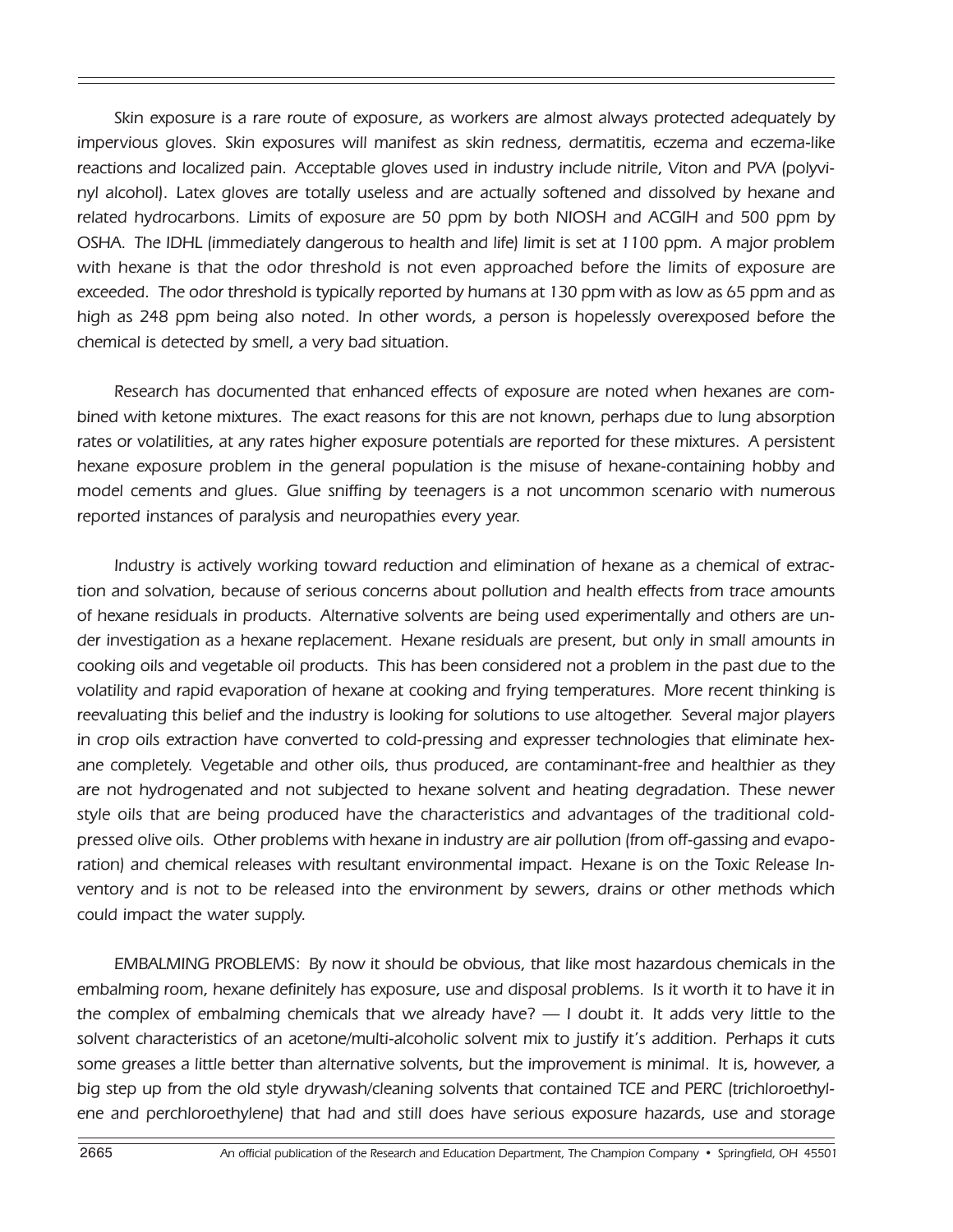problems and is not capable of being used without environmental pollution in an embalming room scenario.

The inclusion of hexane into the solvent mix of these chemicals potentiates the exposure parameters by mixing in with various acetone/ketones and alcohols. The odor threshold problem is another aspect that should be taken into consideration. Why use non-essential hazardous chemicals in the embalming room that you cannot detect by smell unless you are already overexposed? This is an absurdity that defies all logic. In fact, because the gasoline-like smell of hexane is definitely disagreeable, a masking agent is included to override the hydrocarbon-like smell. Esters are the usual choice with isopropyl acetate or t-amyl acetate being typically used for their slightly fruity odors.

Laughably, in the embalming industry, these chemicals are listed as secret ingredients and not disclosed. They are, in fact, nothing more than perfuming agents to mask the disagreeable smell of the hexane. The whole concept of secret ingredients in the embalming industry is basically a joke any how, as essentially all manufacturers know or can easily find out what the "secret" ingredients are. Apparently, the purpose of stating "trade secret" ingredients is to baffle and mystify the industry and create a voodoo quality to the product. Unfortunately, this is a subterfuge and little more. The Champion Company has never been guilty of this practice and never will be.

If hexane or any other hazardous embalming chemical had an essential, unique and irreplaceable use in the embalming room, then it would have some justification for use. That is just not the case with n-hexane. Also, how do you use a drywash/cleaning solvent containing hexane without a significant amount ending up down the drain? It's virtually impossible. Hexane is insoluble in water, flammable and explosive and very volatile  $-$  it is, after all, a hydrocarbon gasoline derivative. I don't think itís a good idea to document your use and disposal of this type of chemical in embalming rooms.

Including hexane into the solvent mix of drywash/cleaning solvents adversely impacts the overall total exposure limits in a negative way. The drastically lower limits for n-hexane (50 ppm ACGIH) are at least 4 to 10 times lower than for an acetone/alcohol mix (500 ppm/200 ppm ACGIH) and the volatilities are all similar. This is pushing the exposure parameters in the wrong direction  $-$  toward increased exposures, not less.

SOLUTIONS AND SUMMARY: The solution with this situation is simple — you just don't have to use this chemical in the embalming room. There are alternative drywash/cleaning solvents that are acetone/alcohol based that perform adequately without the problems of hexane in the mix. If an embalmer feels that a hydrocarbon type solvent like this is absolutely necessary in certain situations, then have a small consumer use applicator bottle of spot remover for those infrequent situations. Use, exposure and disposal problems are drastically reduced or eliminated when using these small quantities of spot remover on a sporadic basis.

The only justifications for the introduction of new or additional hazardous chemicals into em-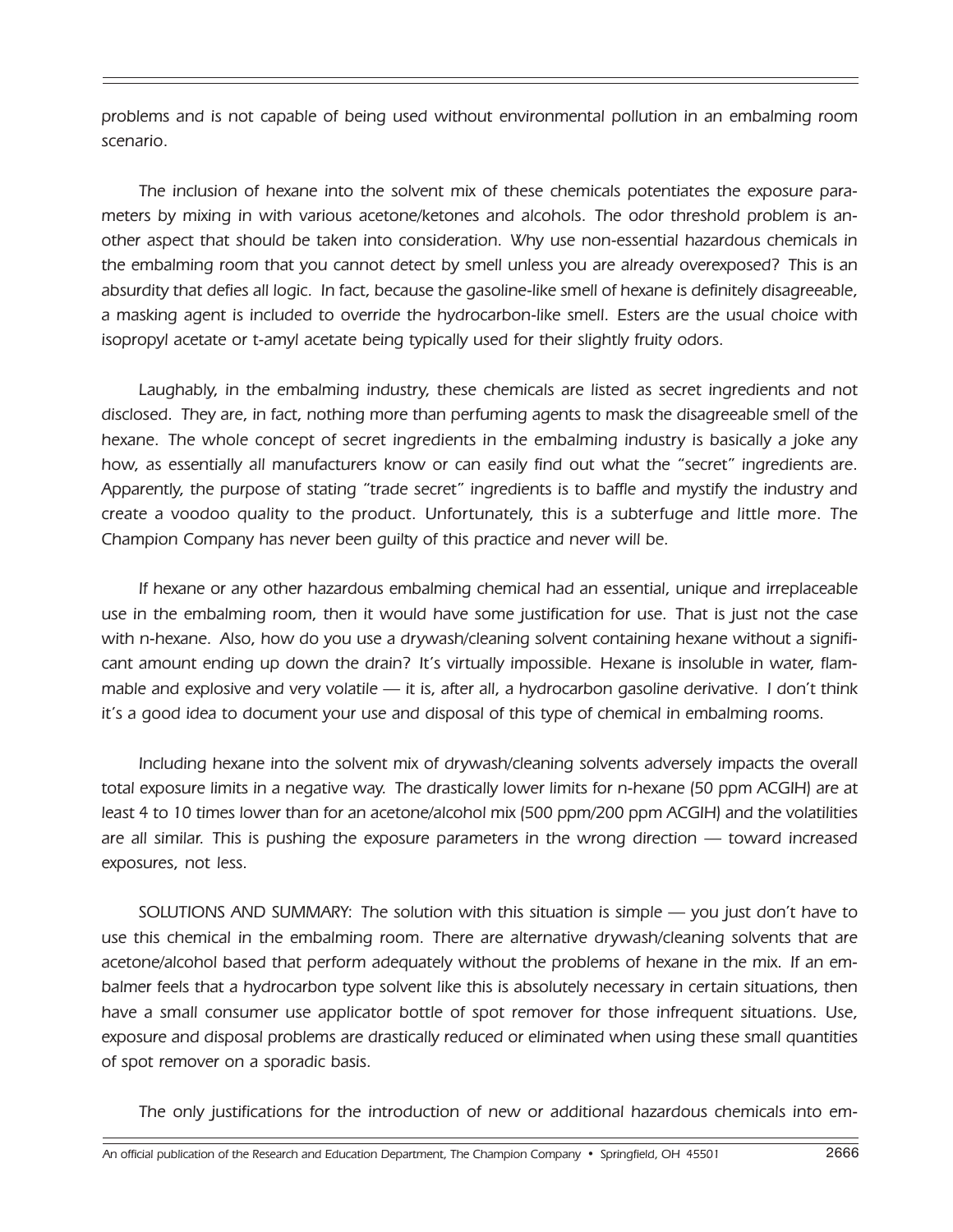balming rooms are: 1. The new chemical being introduced is so far superior to existing chemicals in typical use and embalming result that it's value overrides the additional exposure concerns that accompany the new chemical; 2. the new chemical, by being introduced and used as a replacement or supplement to existing chemicals, reduces the overall total exposure values of the embalming chemical mix, with a resultant lower overall exposure to the embalmer.

In my opinion, hexane in the mix of chemicals used as drywash/cleaning solvents in embalming rooms accomplishes neither of these goals, and its use is not necessary or justified.

BIBLIOGRAPHY: As you would expect, the literature on hexane and its cousins is voluminous. Following are selected references to guide you in the examination of this massive body of research.

Hamelin,G.,et.al., Comparison of unchanged n-hexane in alveolar air and 2,5-hexanedione in urine for the biological monitoring of n-hexane exposure in human volunteers. Int Arch Environ Health. 2004 May;77(4): 264-70.

Yu,IT., et.al., Occupational exposure to mixtures of organic solvents increases the risk of neurological symptoms among printing workers in Hong Kong. J Occup Environ Med. 2004 Apr;46(4): 323-30.

Prieto,MJ., et.al., Free and total 2,5-hexanedione in biological monitorings of workers exposed to nhexane in the shoe industry. Toxicol Lett. 2003 Dec. 10; 145(3): 249-60.

Gobba.F., Cavalleri,A., Color vision impairment in workers exposed to neurotoxic chemicals. Neurotoxicology. 2003 Aug; 24(4-5): 693-702.

Baldasseroni,A., et.al., Occupational exposure to n-hexane in Italy - analysis of a registry of biological monitoring. Int Arch Occup Environ Health. 2003 May;76(4): 260-6.

Hernandez-Viadel,M., et.al., Chronic exposure to 2,5-hexanedione impairs the glutamate-nitric oxide cyclic GMP pathway in cerebellar neurons in culture and in rat brain in vivo. Neurchem Int. 2003 Jun;42(7): 525-33.

Yost,MG., et.al., An evaluation of Fourier transform infrared (FTIR) spectroscopy for detecting organic solvents in expired breath. Appl Occup Environ Hyg. 2003 Mar; 18(3): 160-9.

Mateus,ML., et.al., Evidence of zinc protection against 2,5-hexanedione neurotixicity: correlation of neurobehavioral testing with biomarkers of excretion. Neurotoxicology 2002 Dec; 23(6): 747-54.

Iregren,A., et.al., Color vision and occupational chemical exposures: I. an overview of cause and effect. Neurotoxicology. 2002 Dec; 23(6): 719-33.

Georgieva, T., et.al., Possibilities to control the health risk of petrochemical workers. Int Arch Occup Environ Health. 2002 Oct; 75 Suppl:S21-6.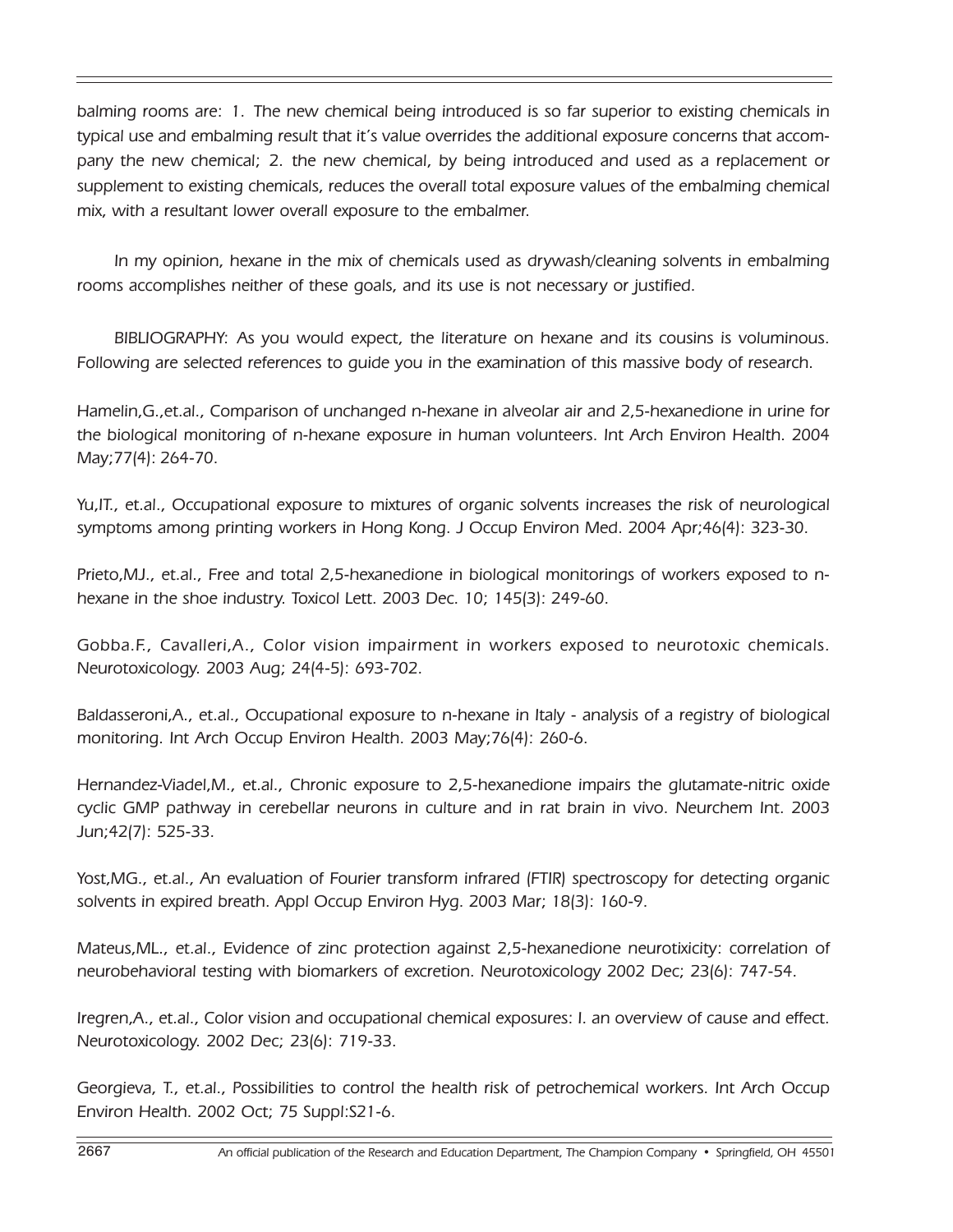dos Santos,DR, et.al., Evaluation of 2,5-hexanedione in urine of workers exposed to n-hexane in Brazilian shoe factories. J Chromatogr B Analyt Technol Biomed Life Sci. 2002 Oct 5;778(1-2)

Mayan,O., et.al., Urinary 2,5-hexanedione as a biomarker of n-hexane exposure. Biomarkers. 2002 Jul-Aug;7(4): 299-305.

Pastore, C., et.al., Partial conduction blocks in n-hexane neuropathy. Muscle Nerve 2002 Jul;26(1): 132-5.

Burgaz,S., et.al., Cytogenetic analysis of buccal cells from shoe-workers and pathology/anatomy laboratory workers exposed to n-hexane, toluene, methylethyl ketone and formaldehyde. Biomarkers 2002 Mar-Apr; 7(2):151-61.

Issever,R, et.al., Impairment of colour vision in patients with n-hexane exposure dependent toxic polyneuropathy. Occup Med(Lond). 2002 Jun; 52(4): 183-6.

Shibata,E., et.al., Changes in n-hexane toxicokinetics in short-term single exposure due to exposure to methylethyl ketone in volunteers. Int Arch Occup Environ Health. 2002 Aug; 75(6): 399-405.

Spencer,PS., et.al., Aromatic as well as aliphatic hydrocarbon solvent axonopathy. Int J Hyg Environ Health. 2002 Mar; 205(1-2): 131-6.

Yu,RC., et.al., Toxicokinetic interaction of 2,5-hexanedione and methyl ethyl ketone. Arch Toxicol. 2002 Jan; 75(11-12): 643-52.

Carney,R, et.al., Early spatial memory deficit induced by 2,5-hexanedione in the rat. Toxicol Lett. 2002 Mar 10;128(1-3): 107-15.

Kuang,S., et.al., A clinical analysis of 102 cases of chronic n-hexane intoxication. Zhonghua Nei Ke Za Zhi. 2001 May; 40(5): 329-31(Chinese trans-abstract only),

Beall,C., Case-control study of intracranial tumors among employees at a petrochemical research facility. J Occup Environ Med. 2001 Dec; 43(12): 1103-13.

Pandit,GG., et.al., Monitoring of indoor volatile organic compounds and polycyclic aromatic hydrocarbons arising from kerosene cooking fuel. Sci Total Environ. 2001 Nov 12;279(1-3): 159-65.

Nijem,K., et.al., Solvent exposures at shoe factories and workshops in Hebron city, West Bank. Int J Occup Environ Health. 2001 Jul-Sep; 7(3): 182-8.

Ritchie,GD., et.al., A review of the neurotoxicity risk of selected hydrocarbon fuels. J Toxicol Environ Health B Crit Rev. 2001 Jul-Sep;4(3): 223-312.

Nijem,K., et.al., Prevalence of neuropsychiatric and mucous membrane irritation complaints among Palestinian shoe factory workers exposed to organic solvents and plastic compounds. Am J Ind Med. 2001 Aug; 40(2): 192-8.